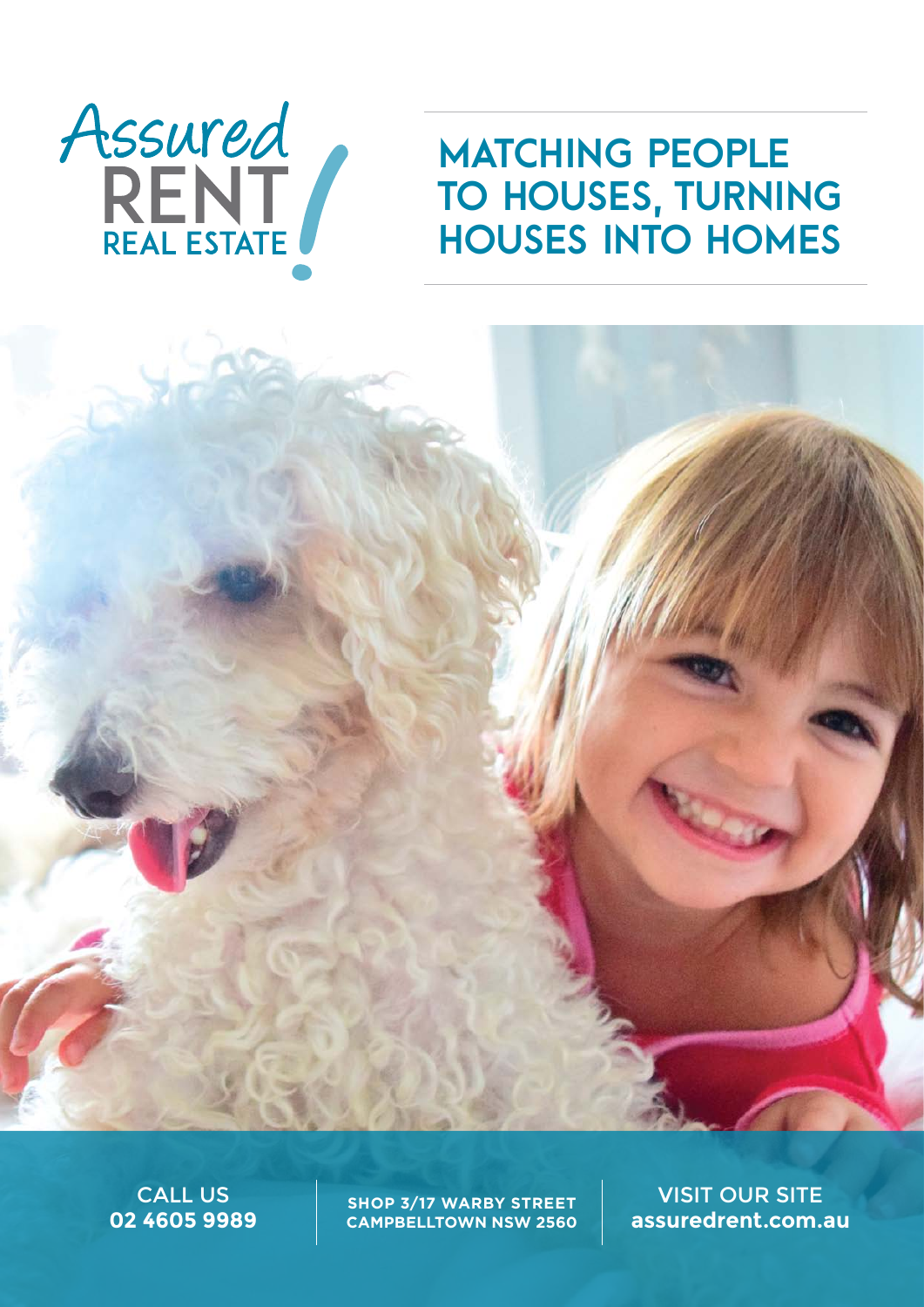

**We guarantee that your application form will be processed on the same business day as you submit it!**

**You have viewed a property that you are very interested in… Now what?** Read below a list of our tips to help you secure a rental property.

#### **1. Fill out our application form!**

#### **2. Submit all of your documentation:**

Do not leave anything out! Unfortunately our agency will not be able to process your application unless you have attached all of the documents required.

All applicants are required to submit 100 points of identification. Please read the below information carefully as it explains what documentation you are required to submit.

## **3. ALL applicants are required to submit the following 45 points of identification. They include:**

- A copy of your photo identification (driver's license, passport or proof of age card all worth 45 points)
- A copy of your identification (birth certificate, Medicare card, credit card or bank statement all worth 30 points)
- • Motor vehicle registration, phone bill, electricity bill or gas bill (these are worth 15 points)

### **4. All applicants must submit a further 25 points stating their proof of income:**

• If employed, you must submit either your bank statement or 2 recent payslips (this is worth 25 points)

- • If you are self-employed you must submit both your bank statement and your last tax return (this is worth 25 points)
- • If you receive centre link benefits you must submit your Centrelink statement (this is worth 25 points)
- **5. All applicants must submit a further 30 points of identification if you have previously rented, owned your own home or haven't rented previously:**
- Proof of rental history (you must supply your tenancy ledger; this is worth 20 points)
- Proof of rental inspections (you must supply an inspection report from your current agency, this is worth 10 points)
- • Proof that you have owned/own a property (you must supply a utility statement this must be either a council rate notice or a water rate notice this is worth 30 points)
- Two written references (these are if you are still living with family, this is worth 30 points)

#### **Good luck submitting your application form!**

If you have any questions call us today and speak directly to our leasing department.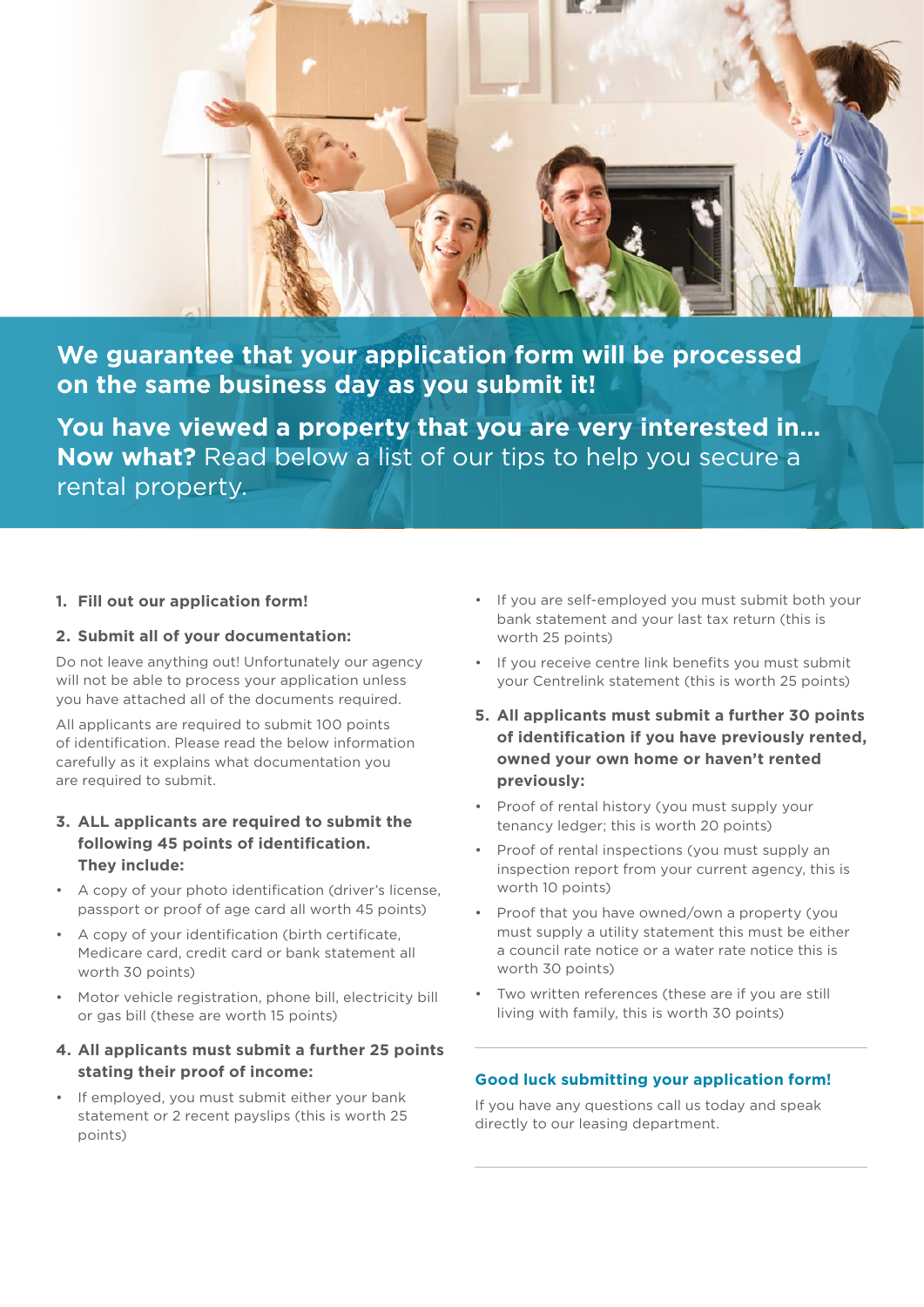# **APPLICATION**

Each applicant over the age of 18 years who wishes to reside in the property must complete the application form in full and submit all their identification.

### **Personal details:**

Applicant's full name

Applicant's contact number

Applicant's contact number

Date of birth DD/MM/YY

Any children? No Res No

# **The following information is in relation to the property you are applying for:**

| Address of the property you are applying for                                        |          |                      |                                                             |                                                      |  |
|-------------------------------------------------------------------------------------|----------|----------------------|-------------------------------------------------------------|------------------------------------------------------|--|
|                                                                                     |          |                      | Rent amount per week                                        |                                                      |  |
| Suburb                                                                              |          | Postcode             | \$                                                          |                                                      |  |
|                                                                                     |          |                      |                                                             | Have you ever fallen behind in your rental payments? |  |
| Rent amount per week                                                                |          |                      | Yes                                                         | <b>No</b>                                            |  |
| \$                                                                                  |          |                      |                                                             | Have you ever been sent a termination notice?        |  |
| How many tenants will occupy the property?                                          |          |                      | Yes                                                         | <b>No</b>                                            |  |
| Adults                                                                              | Children |                      | If you have been sent a termination notice please state the |                                                      |  |
| Ages of tenants (list all separated by comma)                                       |          |                      | reason for receiving it.                                    |                                                      |  |
| Adults                                                                              | Children |                      |                                                             |                                                      |  |
| Names of other applicants to occupy property with you<br><b>Current employment:</b> |          |                      |                                                             |                                                      |  |
|                                                                                     |          |                      |                                                             |                                                      |  |
|                                                                                     |          |                      | Occupation of applicant                                     |                                                      |  |
| Proposed lease term                                                                 |          | 13 weeks<br>26 weeks |                                                             |                                                      |  |
| Commencement date of the lease                                                      |          |                      | Date commenced at current job                               |                                                      |  |
| DD/MM/YY                                                                            |          |                      | DD/MM/YY                                                    |                                                      |  |
| Do you have any pets?<br><b>No</b><br>Yes                                           |          |                      | Gross weekly salary                                         |                                                      |  |
| What type of the pet do you have?                                                   |          |                      | \$                                                          |                                                      |  |
|                                                                                     |          |                      | Employer's name                                             |                                                      |  |
| Do you smoke?                                                                       |          |                      |                                                             |                                                      |  |
|                                                                                     |          |                      | Company                                                     |                                                      |  |
|                                                                                     |          |                      |                                                             |                                                      |  |
| Please sign to confirm you have viewed the property                                 |          |                      | Employer's contact number                                   |                                                      |  |
|                                                                                     |          |                      |                                                             |                                                      |  |

Employer's address

#### Signature:

Date viewed:

# **The following information is in relation to your**

**current address:** What is your current address? Suburb Postcode Are you living with family, the owner or the tenant? How long have you lived at your property? Years Months Why are you searching for a new property? Your landlord or agent's name (if agent, include company) Your landlord or agent's contact number If you have been sent a termination notice please state the